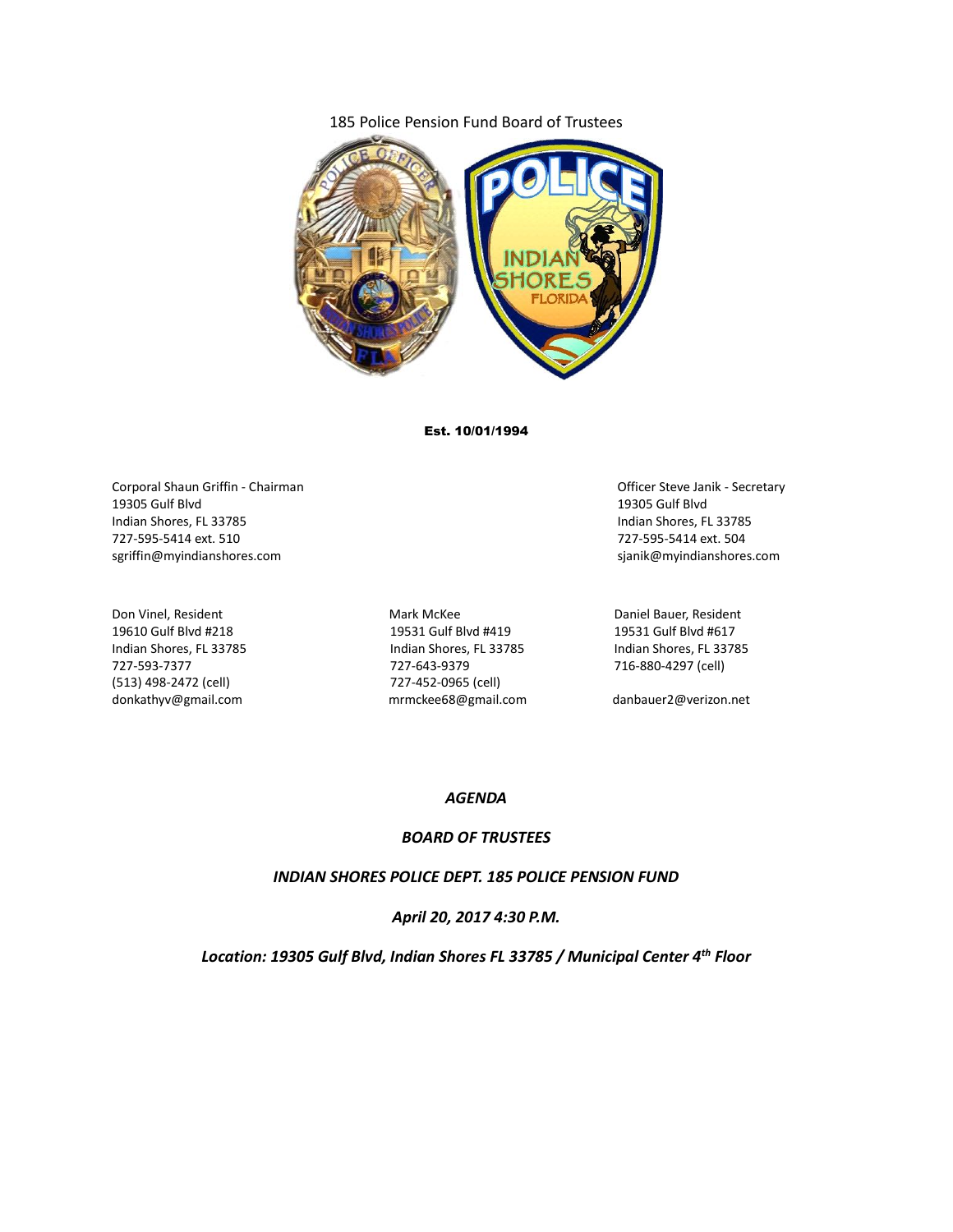**Call to Order** – Chairman Shaun Griffin

Time: 4:30 pm

**Board of Trustees Roll Call:** Secretary Stephen Janik

**Approval of Meeting Agenda:** Board of Trustees

Motion made by: 2<sup>nd</sup> by Approved:

**Comments from the Public on any Agenda Items:** (3 minutes maximum)

**Approval of Prior Meeting's Minutes:** Board of Trustees – January, 2017

Motion by  $2<sup>nd</sup>$  by Approved:

**Old Business Discussion: Former non-vested members have had bulk payouts from the fund in 2016, some are still pending payouts. Former members include:**

**James "Mike" Bryan – paid out March 2017 (unknown amount at this time)**

**The following member has retired, and were vested, and payments have begun:**

**Paul Hayes - \$2432.83 monthly**

**Members asked to see a document by Foster & Foster indicating that the amount of Disability Retirement Payments vs. Normal Retirement Payments would be the same for Joseph Ferro. A copy of that letter is dated 6/23/16, and available with Cpl Griffin for review.**

**New Business Discussion: A new member has joined the agency full-time in 2016, and will be a new member to the pension:**

Major Emily Smoak – Deputy Chief of Police

**Letter by Trustee / Griffin reference: receipt of several items, invoices, bank statements found in bottom of desk vacated by prior chairman D. Tindall. Items were placed in envelope and filed with copy of the letter.**

**Motion to appoint Steve Janik as the Records Management Liaison (RMLO) FSS> 257.36**

Motion made by:  $2<sup>nd</sup>$  by Approved:

**Motion to purchase two 256 GB thumb drives @ \$38.00 each for transfer of all paper data in 2 file cabinets, into electronic format, and store papers in sealed boxes in vault.**

Motion made by:  $2<sup>nd</sup>$  by Approved: